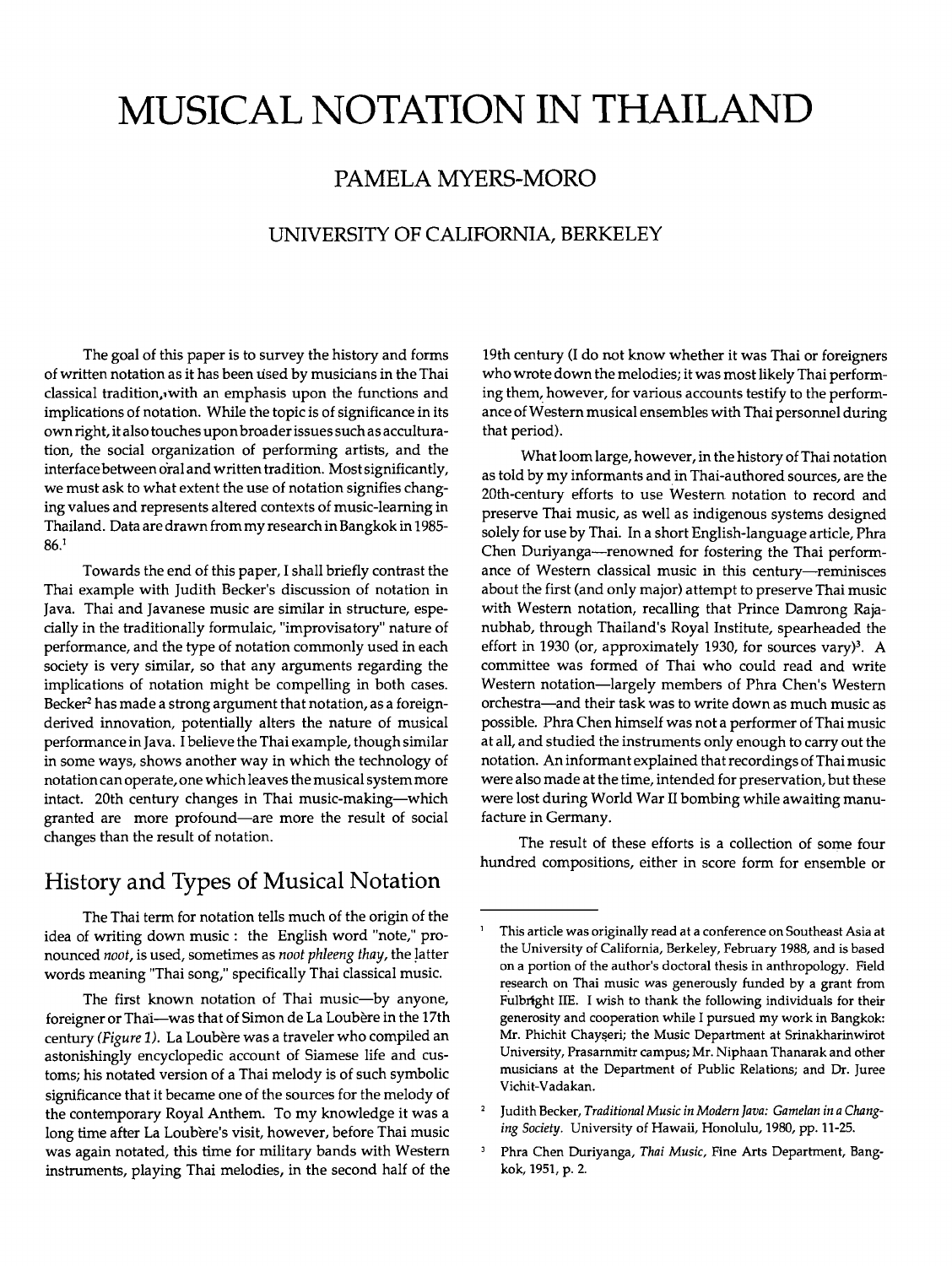simply "middle versions" *[thaang klaang klaang]* of melodieswhich might be taught to a beginning student but which are realized, rather than actually played, in performance by accomplished musicians *(Figure 2).* Most of the notated compositions are familiar works from the *seephaa mahoorii* or "entertainment" branch of repertoire, those songs which are most likely to be taught to youngsters and to amateur musicians (that is, not theater music and the ritually-significant *naa phaat).* These manuscripts formed the basis of David Morton's scholarly studies of Thai music, and microfilm copies are stored in the archives of the University of California at Los Angeles's Institute of Ethnomusicology. Some of the notations have been published by Thailand's Department of Fine Arts. Furthermore, the National Library stores some of the old manuscripts of military band arrangements, and still other notations are housed at the Musical Arts Center of the Bangkok Bank.

It appears that the invention of indigenous notation occurred well after the earliest efforts by foreigners to write down Thai music, yet somewhat before Phra Chen's effort to utilize Western notation for preservation. One source dates the development of specifically-Thai notation at 1913. I have heard of no indication that Thai-style notation existed in the 19th century or earlier.

The use of Western and Thai systems of notation has always contrasted greatly. If the Western-style notation of Thai music was intended as preservation, there its function stopped: today, "scholars, not musicians," as one informant put it, are the only people to utilize any of these manuscripts. They are not used for performance or for teaching. Western notation of songs does appear in some of the Thai-authored texts on music. One musician joked that Western notation is too complicated, and compared its appearance to a kind of Thai plant which has curly leaves and stems. In contrast, the Thai systems are clear, easy to read, can be learned even by a beginner in a matter of minutes, and are superbly appropriate for the purposes they generally serve : they impart just enough information (the outline of the main melody) to help a beginning student learn, to enable an amateur player to have fun, or to serve as a mnemonic device for advanced or even professional musicians.

Written sources and oral accounts cite Luang Pradit Phayrau as the first musician to create a system for notating Thai music, although others developed similar systems soon thereafter. His daughter, Khunying Chin Silpabanleng, cites precisely the use of notation as both a mnemonic and teaching aid: "In those days (1913) music study was done by memory. Those who taught and those who studied wasted a lot of time. My father had to teach music over and over .... Then he thought of signs to help improve the memory . . . ."<sup>4</sup> Luang Pradit's system employs numerals 1 through 9 for pitches on the *sau duang, sau uu* (the two-stringed fiddles), and *khluy* (flute), and numerals 1 through 12 for *cakhee* (zither). One reads a series of numerals across, from left to right, as though reading a book; the numerals correspond to pitches, for example on the *sau duang:* 

5 higher-pitched open string ...

6, 7, 8, 9 each successive finger on that string.

Pitch 1 always corresponds to the lowest pitch (the lower open string, or *saay thum)* on the *sau duang;* since the *sau uu* is tuned a fifth lower, its pitch indicated by numeral 5 sounds the same as the *sau duang's* pitch 1. Both Thai and Arabic numerals may be used.

Originally, Luang Pradit's system utilized patterns of short vertical and horizontal lines to indicate rhythm and repetition of notes. Later the system was revised to make rhythm easier to read. Numerals were set off in groups to represent "measures" (similar to those in Western music) indicating metric stress, and simple rhythmic events - outside of straight one note per one-beat movement, which is what the system notates most easily - could be shown by short curved lines or open spaces *(Figure 3).* A variation of this system indicates pitches in a higher octave by dots over numerals, reinforcing the fact that pitch 1 is still pitch 1 even when an octave higher *(Figure 4):* Today the most commonly-used modification of Luang Pradit's system among players of stringed instruments uses two ruled lines, each line representing a string, and numerals representing the fingers to be placed on each string *(Figure 5).* String players possibly use notation more frequently than other musicians because stringed instruments are those more frequently played by amateurs-as we'll get to below.

Yet another system of notation uses letters based upon Western solmization (do, re, mi, etc.) *(Figure 6).* This system is currently used in school classrooms when teaching *khluy* (flute). It is important to remember that here, as in the other Thai notation systems and throughout Thai musical theory, there is what Western musicians call a "non-movable do." That is, the letter *dau* ( $\emptyset$ ) or pitch #1 always remains the same, regardless of its function within a piece of music, regardless of what mode or pitch level the piece occurs in. Furthermore, there is a consistent alteration in all Western notations of Thai music which could cause confusion to Westerners. The Western "do" (Thai *dau),*  always written in Thailand as note C, sounds "re" (Western note D), and all other pitches are correspondingly one note "off." Those who write down Thai music have generally found it easier to consistently use C Major, which has no sharps and flats, than the more accurate—according to the conventional Western relationship of notation to actual pitch--D Major.

## **Notation, Acculturation, and Culture History**

While considering the history and forms of musical notation in Thailand, one must ask why efforts to record music occurred when they did and not at some other time. I repeatedly suggested to informants that the idea of notation derived from

<sup>1</sup> lower-pitched open string ...

<sup>2, 3, 4</sup> each successive finger on that string  $\dots$ 

Quoted in Panyaa Rungruang, Prawatkaan dontrii thay [History of Thai Music], Thay Watanaa Phanit, Bangkok, 1982, p. 101. My translation.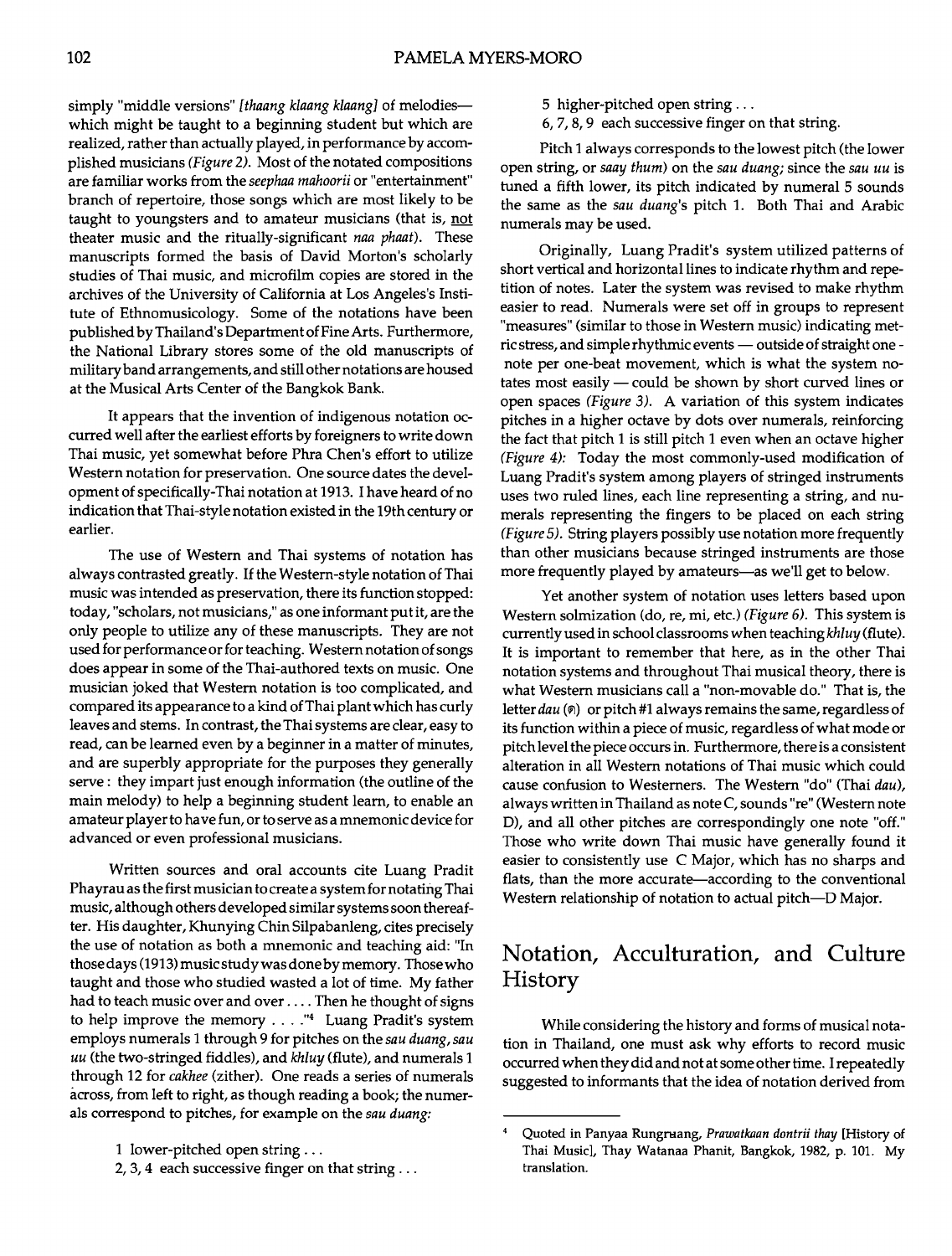contact with the West, but none seemed to agree wholeheartedly. However, the notion that music-which has existed for a very long time in the oral tradition-must be preserved lest it die out appears to indicate an altered perception of time, change, and the fixedness of music itself (that is, that a piece of music should be fixed at all rather than mutating through individual innovations over time) may well have come from the West, where we have written down "art music" for a long time. This is the argument put forth by Judith Becker regarding the advent of musical notation in Java. She writes :

> The idea of preserving a gamelan piece as it manifests itself at one particular point in history and in one particular locale is not an indigenous concept. It was introduced by foreigners who mistakenly believed that a gamelan piece is a fixed entity which, if captured in notation, would be preserved from extinction.5

The concern for loss of repertoire may also indicate an increase in the Thai (or at least Thai musician's and scholar's) consciousness of changes which occur through time. Undoubtedly repertoire of previous eras had been lost through the vagaries of oral tradition, as a regular part of history which musicians either did not know about or did not care to comment upon. Yet as Phra Chen Duriyanga pointed out, concern over the loss of Thai music in the present era was stimulated when Prince Damrong reviewed a list of the names of Siamese songs and it was discovered that "...more than 50 per cent of the melodies had already been lost forever..." (Becker quotes similar sentiments from Javanese sources).<sup>6</sup> This is a modern concern, perhaps related to the 19th century romantic views which brought about the studies of folklore and anthropology, among other fields (tied so closely to feelings of nationalism, which were also growing in Siam at the time of musical notation). Both Phra Chen and Prince Damrong, who had Western educations, were surely aware of such notions. (Phra Chen, who was originally named Peter Feit, had an American father and a German education; Prince Damrong, a half-brother of King Rama V, was a leading scholar of his time and is known as the "father of Thai history.") Because foreign contact with Siam, attempts by foreigners to notate Siamese music, and the arrangement of Siamese music for Western brass band all occurred significantly before the major effort at preservation in the 1930s, one wonders why transcribing did not occur earlier, were it not for the force of acculturated ideas regarding change.

Furthermore, by the first decades of the 20th century scholars and musicians had had opportunity to see that foreign forms of entertainment-seen by many as invasive and debilitating-were becoming very popular. Since the late 19th century, Siamese theater had become "reformed" by incorporating certain Western characteristics? By 1932 films and distinctive film-inspired songs were being produced in Thailand, and foreign films had been imported for some time before that.8 The days of abundant royal and noble support for Thai music ended in 1925 with the death of King Rama VI, and after the coup d'etat of 1932 musicians were fully incorporated into the government bureaucracy, altering the traditional context in which students studied with master musicians. Those who would seek to

preserve Thai music may have had very real concerns about its future, even though the 1930s notation effort began *before* the era of Japanese occupatien and of Prime Minister Phibul Songkhraam, whose social change policies-which included government licensing and censoring of performers-gave many musicians even more cause to worry about the demise of their art.

The impetus behind invention of Thai systems of notation is more difficult to pinpoint. As Khunying Chin pointed out, such notation saved time for teachers and aided memory, yet why would such concerns not have inspired earlier musicians to create a recording system? Two possible explanations both point, again, to cultural changes due to contact with the West and the increasingly cosmopolitan nature of Thai life. First, the very notion-of writing down music in a manner which was of use to teachers and students may have been borrowed from the West. In this light, musical notation may be seen as part of the broader phenomenon of increasing literacy in Thailand. The implementation of a national system of public schools, and the idea that all Thai citizens could become literate, developed in the first decades of the 20th century, coinciding with the advent of musical notation. Second, the notions that time can be wasted or saved, that memory needs to be helped (because if it's not, then one loses time...) are similarly not indigenous. The brilliance of the Thai solution-from the perspective of Thai music as we know it—was to create systems of notation which could not be used uniformly throughout the entire repertoire (because they would have meant significant and inevitable changes in the nature of the music-perhaps along the lines Judith Becker<sup>9</sup> suggests), which did not divorce the student from the teacher, and which thus kept intact many aspects of the traditional social organization of musicians.

#### Notation and the Oral Tradition

In order to glimpse the implications of notation on Thai music-making, it is necessary to examine how notation is used. Here we can see the adoption of the technology of written music within a tradition of musical transmission which is still fundamentally oral, with music passed from teacher to student. While over the past several decades published notation of music has been available for students and amateurs, by far the most common use of notation now is by teachers who notate, by hand, during lessons with students. The "giving" of a composition from teacher to student remains.

<sup>5</sup> Becker *ibid,* p. 13.

<sup>6</sup> Duriyanga *ibid.* 

*<sup>7</sup>*Mattani Mojdara Rutnin, *Transformation of the* Thai *Concepts of Aesthetics,* Thai Khadi Research Institute, Thammasat University, Bangkok, 1983.

<sup>8</sup> Kancanaakphan [Khun Wicitmaatraa], *Ruang khaung lakhaun le phleeng* [The Story of Drama and Song], Samnakphimruangsin, Bangkok.

Becker ibid, pp. 11-25.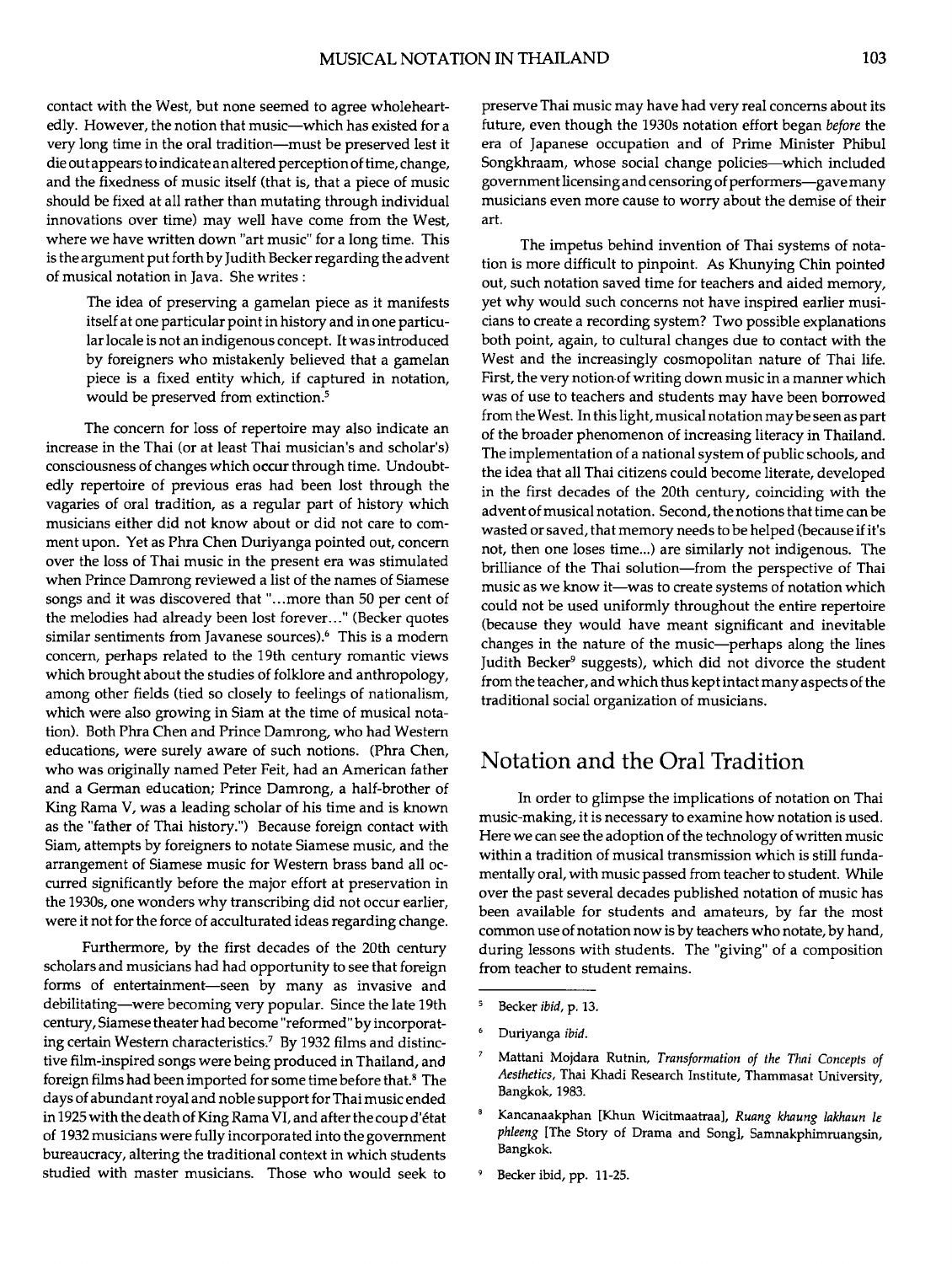The double-ruled system of notation for stringed instruments, and the single-line numerical systems for other instruments, make convenient use of lined writing paper which one can buy easily and inexpensively in Bangkok. Amateur musicians buy large empty notebooks, the pages to be filled eventually with notated songs, copied out either in the student's own hand or written in by a teacher. My *sau duang* teacher, who regularly used notation when teaching adult amateur musicians, wrote at least one new song in my notebook each week; the time spent writing in the notebook accounted for the bulk of my one-hour lesson each week *(Figure 5).* 

Commercially published compositions in numerical notation, and even in western notation, may be purchased at stores in Bangkok. One professional musician, now a university professor, showed me a cabinet full of such publications in his home, but claimed that none of them were accurate. I imagined that the printers had erred, but my informant explained that in the past when publishers approached teachers for songs,the latter were extremely reluctant to make public their special knowledge. Teachers would agree to sell a song, yet they purposely put in "mistakes," saving the "real" version for their own students. In this way the traditional bond of teacher and student-always articulated by the transmission of guarded knowledge-remained intact. At the same time bonds between teachers and students who might purchase and use the published music were strengthened as well: it was common knowledge that the printed music was inaccurate, so students were forced to go to their own teachers who could pick out the errors and teach a recognized version.

My informants generally argued that notation was not changing Thai music because only a small portion of the total repertoire could be notated at all. One suggested that amateur players who rely upon notated songs (which most amateurs do) must choose only from the approximately 200 songs which can be written down easily in the Thai systems (amateurs don't use Western notation, which granted can notate more "information"). Entire categories of repertoire, such as the *naa phaat,*  compositions with complex rhythms, those in *cangwa lauy*  ("floating rhythm," that is, unmetered), and solos, cannot be notated. My aforementioned *sau duang* teacher, who regularly taught with the aid of notation, did not attempt to notate at all a virtuosic solo which he taught me, for with its abundant ornaments, special bowing effects, and high register it simply could not be rendered in Thai notation, although someone else gave me what he considerd a rather ridiculous published version of the same solo, nearly unrecognizable in its pared-down, notated form *(Figure 7)*. Even relatively simple songs-the standards of amateur playing and child students-can seldom be played accurately if learned· only from notation. Details of rhythm and such things as bowing direction will not be notated but must be learned from the teacher. Any ornamentation or elaboration of the melody, such as might be added to a long sustained note, must be learned from the teacher only. Furthermore, I observed a case in which a teacher incorrectly notated a rhythmically difficult passage; each child in an ensemble of his students learned the passage correctly, however, by drilling

over and over with the teacher. This example suggests several things: what the teacher teaches overrides what is notated; the students don't really understand notation that well and simply use it as a mnemonic device, reinforcing what they memorize from their teacher; and, the teacher-who wrote in notation every day-was not skilled enough at writing down music to notate correctly what was, in the broad scheme of things, not a particularly difficult composition.

Of course so long as students and amateurs rely upon notation, they do not learn the improvisation-or formulaic rendering-characteristic to their own instrument. Learning to improvise is the hurdle that sets apart the more advanced students who may go on to become accomplished musicians. I did not encounter any hobbyists who improvised at all. This is one reason why ensembles of amateurs and beginning-level students generally perform melodies in unison, rather than in the swirling eddys (to paraphrase David Morton) of full-blown renditions by highly-trained performers. Judith Becker argues that in Java, contemporary students who memorize "improvised" versions from notation do not internalize the true system of gamelan performance; as far as I can tell, this is not the case in Thailand, where it appears that some students who begin studying with notation do indeed make the leap to accomplished performance. Thai music teachers will steer a student away from notation as soon as possible if the student is seriously interested in music.

Though I stated earlier that Western notation is not used except for preservation purposes, the following case from my field notes shows how one young man used Western notation as a mnemonic tool, despite a traditional teacher who frowned on it:

> As student in secondary school, S. played trumpet in his school's brass band. At age 17-when he looked "hippie" and had long hair-he visited his uncle in a village, and heard his uncle play the *pii nay.* To his uncle's amazement, he fell in love with the sound and wanted to learn to play. He started college at the Lopburi campus of Srinakharinwirot University as a music major. He no longer wished to play the trumpet, for he'd tired of what he called the brass band aesthetics: "the loudest is the best." He studied, as he put it, "traditionally" with an elderly teacher-"one of the true masters"-who would not allow him to use any notation whatsoever. The teacher insisted that students who used notation would never learn to play properly. However, S. said that he would rush out of his lessons when they were done, hurrying to notate the bits of music he'd just learned, before he forgot. While other students would come back for the next lesson having forgotten much of what they'd learned before, he would come back with everything perfectly committed to memory. Also, as there were usually four or five students present during lessons, he would listen to the songs the others were study-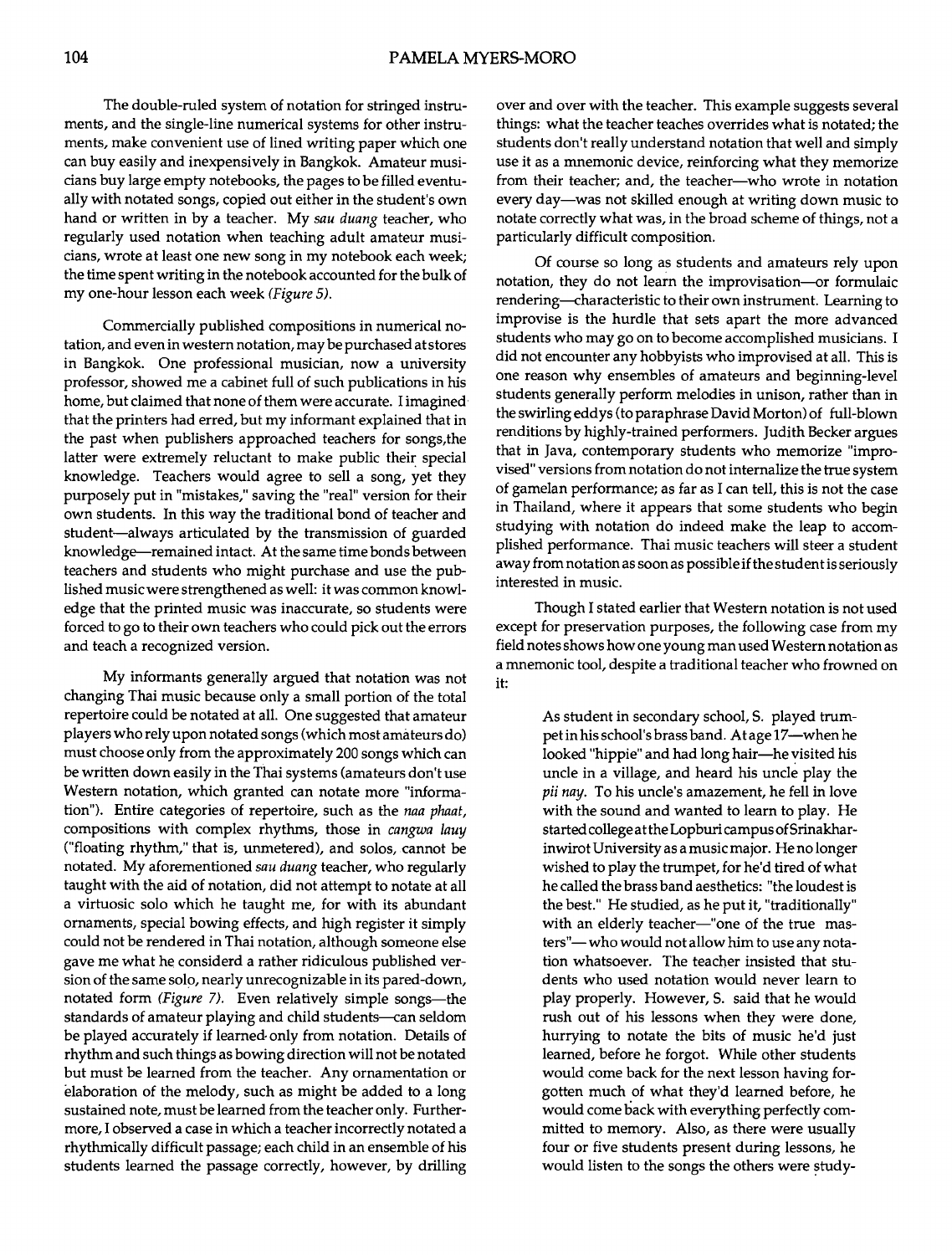ing, and notate them for himself so he could learn them, too. When his teacher would begin to teach him one of those pieces, his teacher would be impressed by his fast progress, not realizing that S. had a head start. I asked if the teacher ever found out about his use of notation. S. explained that he'd mentioned it, but the teacher did not believe him, just waved it off, insisting that if S. really were using notation, he couldn't possibly play as well as he did. (From author's notes, February 6, 1986).

This story illustrates well the generational conflict between an older teacher, prejudiced and skeptical towards notation, and a young student acculturated to Western music who is still able to become proficient in Thai music. Yet it seems that very few if any musicians, even those who consider themselves most traditional, completely avoid notation now. After having met with my primary informant for several months, during which as a good traditionalist he'd both complained that notation "ruined the spirit" of music and expressed hope that notation will prevent the loss of neglected repertoire, I was surprised one day to see him consult a large notebook similar to those I'd seen amateur musicians use. He was attempting to play a song for me which he'd performed not long before, and because, he explained, the version of the song was from outside his "school," he could not remember it easily. So, he consulted the notebook, in which were written countless songs, in a small, neat hand. He glanced at the problematic passage, then set the notebook flat on the ground in front of his ranaat (xylophone), stealing a quick glance at it now and then as he played.

However, virtually every musician will stress that notation should never be used during public performances. University students may use notation, either given to them or jotted down themselves, to help memorize new material, but they will always have the music memorized before a performance. Even young children, who don't yet know how to improvise and therefore don't really need to be freed of notation for musical purposes, are urged to memorize songs before concerts, or at the very least, to write crib notes on a small piece of paper which they can hide behind their instruments so that no one knows.

As a way of summarizing some of the implications of the notation of Thai music, I would like to touch upon a few of Judith Becker's points regarding the impact of notation in Java, and contrast these to the Thai situation.<sup>10</sup> Most obviously, Becker explains that "notation is considered to be progressive and modern, and is highly valued if not always practiced;" clearly, the situation is different in Thailand, where serious

musicians are apologetic about the use of notation, and even amateurs know that one "shouldn't" use notation. Therefore, the authority of written versions-which Becker found in Java-does not exist in Thailand. Notation is not to be trusted.

More deeply, Becker argues that notation is partly behind an increasing uniformity of Javanese styles, in which regional differences become negated and in which students closely duplicated the music of their teachers. I don't know enough about classical music in rural Thailand to speak of its changing relationship to urban styles, but I do know that within the urban context uniformity is not valued (except, for some, in an effort to standardize tuning). Some stylistic homogenization may be occurring today, but I would argue that this is not due to the technology of notation but to social factors, especially the authority of certain prestigious and well-placed individualssuch as the composer Luang Pradit at the government's Department of Fine Arts-and the mixing of eclectic personnel in modern performance and study contexts. Further more, in parts of the Thai repertoire, such as instrumental solos, students are *supposed* to duplicate exactly the versions of their teachersbut then, that repertoire is too complex and too special to be notated anyway.

Finally, Becker contrasts the traditional training of the Javanese musician, in which a student absorbs a musical totality, with the modern practice of receiving lessons of finite periods. Because of new, urban work schedules, a teacher cannot teach for long hours, and students may not be able to study as part of an ensemble but rather learn their instrument's part alone. Notation is a convenient tool in such a setting. To Becker, this implies an experiential change on the part of musicians, who learn to perceive one instrumental line as standing "apart" from others. In Thailand, identical changes have occurred in teaching contexts, though-since notation is looked down upon-it is the tape recorder which today serves as convenient tool (here I'm disregarding the amateurs and young children who learn solely from notation). Students may record compositions during lessons, then study with the tape between lessons. Practicing alone with a tape recording may alter the perception and experience of student musicians as Becker described-learning to view one line apart from an ensemblebut the authority of the teacher rather than of an abstracted "version" remains, for it is the teacher on the tape. Authority is not transferred to an enduring technological record.

To conclude, both indigenous and Western forms of musical notation are used by musicians in the Thai classical tradition, yet the two were adopted for different reasons and continue to function in different ways today. From the start, the Thai systems were intended to aid memory and speed the teaching of music, while Western notation has been used in efforts at preservation. It appears that as it is used by professional musicians and seriously committed students in Bangkok, notation changes neither the music nor the teacher/disciple relationship in particularly significant ways. As it is used in the schools and by amateur musicians, notation brings music into new contexts. Yet amateurs who "receive" songs in written form still maintain certain fundamental features of traditional teacher/ student relationships.

<sup>10</sup> Personal correspondence from Dr. Becker indicates that her 1980 characterization of the use of notation in Java (based on research conducted for her 1972 doctoral dissertation) is no longer entirely accurate. Evidently many Javanese musicians and teachers who had encouraged the use of musical notation during the late 1960 and early 1970s have revised their ideas, now feeling that written music is of only limited usefulness. The subject has been one of some controversy among Javanese musicians.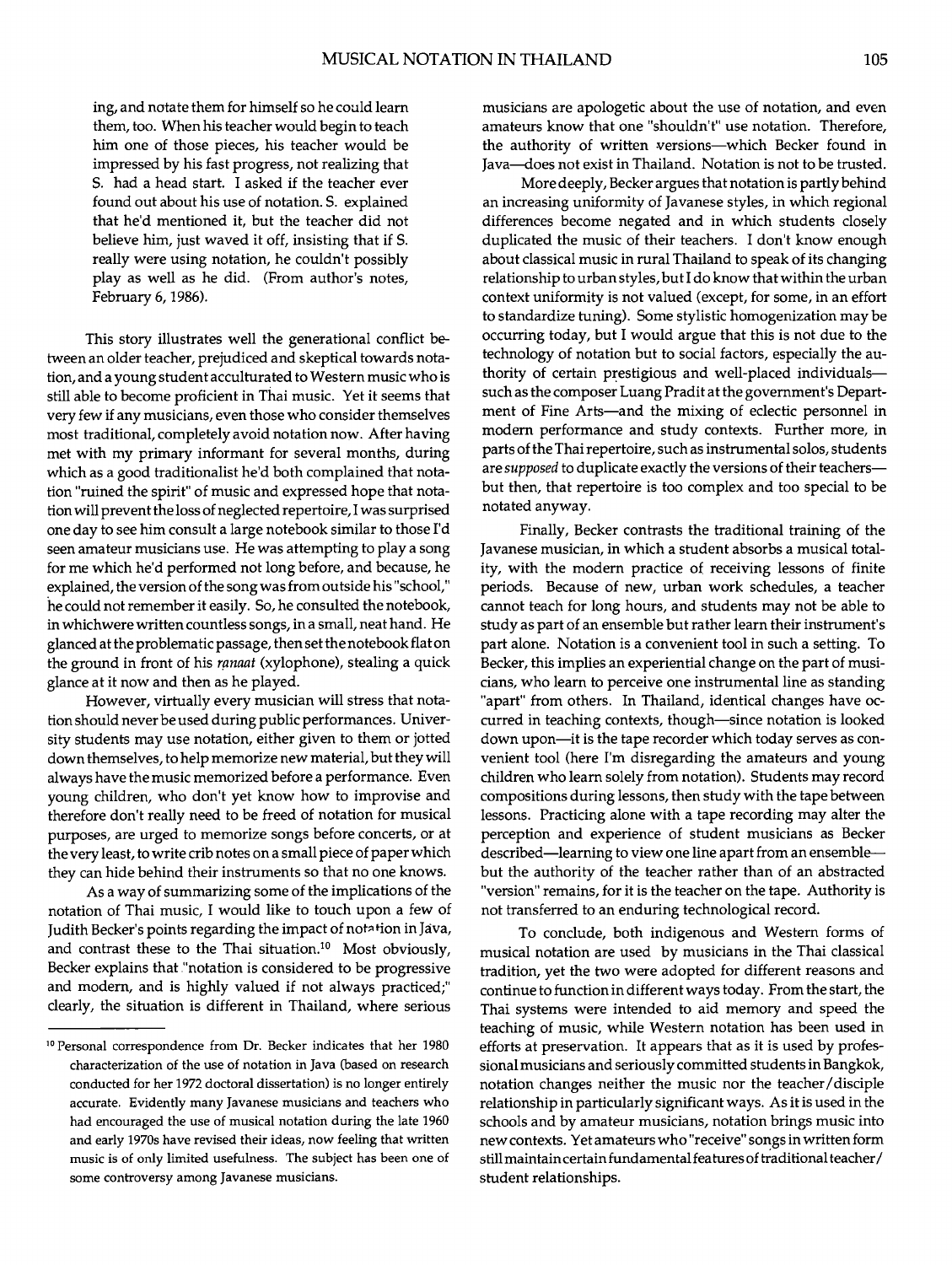

Figure 1 Composition notated by Simon de La Loubère, appearing in The Kingdom of Siam, Oxford University Press, Kuala Lumpur, 1969, p. 113. From 1687 original.



Figure 2 Melody and ensemble score notated by Phra Chen Duriyanga, appearing in Thai Music (5th edition), Fine Arts Department, Bangkok, 1973, p. 38 and p. 48.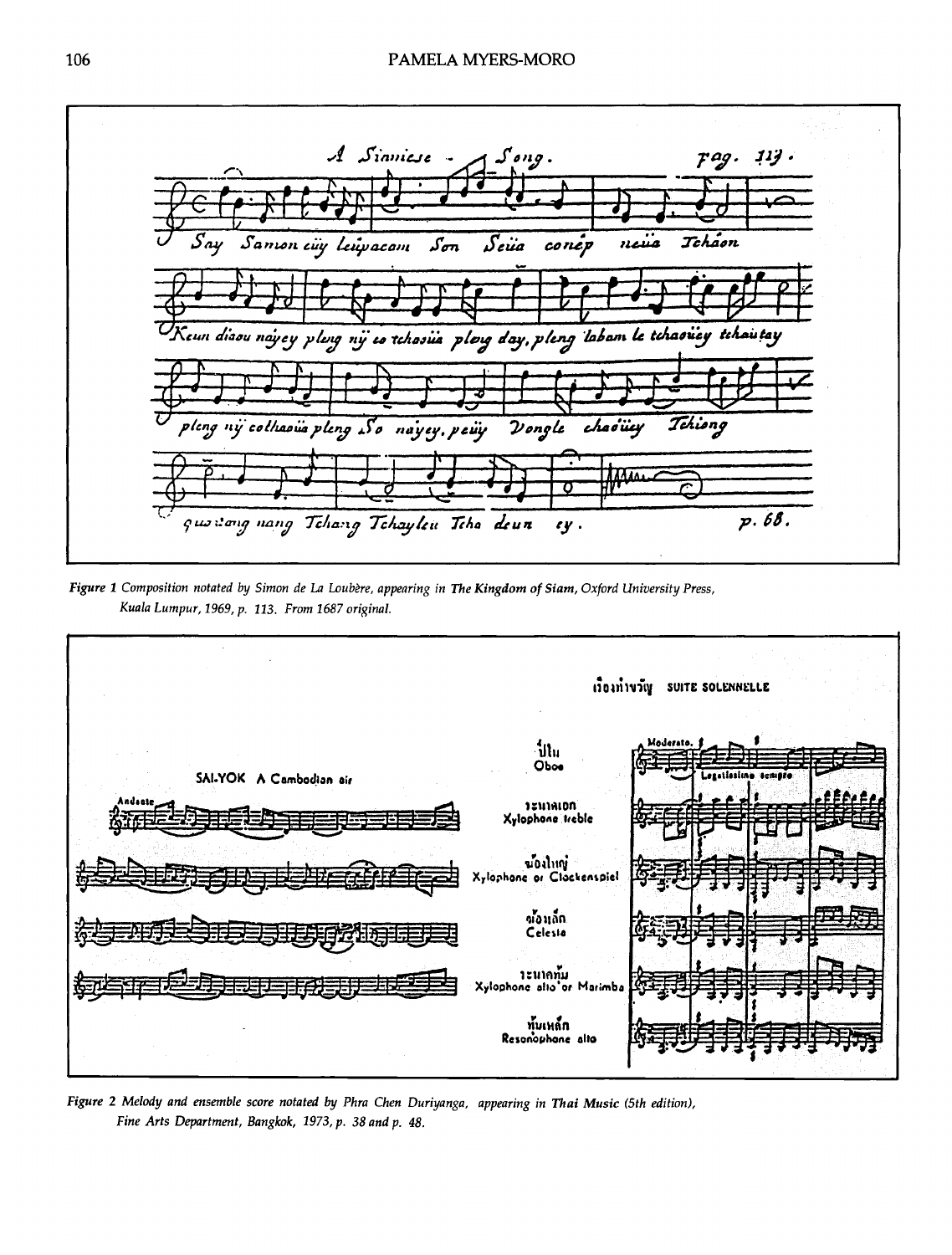

Figure 3 Thai-style numerical notation of "Phleeng carakhee haang yaaw," reproduced from Panyaa Rungruang, Prawatkaan dontrii they [History of Thai Music], Thay Watanaa Phanit, Bangkok, 1982, p. 102.

 $1234567123$  etc.

Figure 4 Dots over numerals indicate pitches in a higher octave.

$$
Do Re Mi Fa Sol La Ti
$$
  

$$
O \qquad 7 \qquad W \qquad 9 \qquad 8 \qquad N
$$

Figure 6 Thai letters representing pitches.



Figure 5 Notation for sau duang (higher-pitched two-stringed fiddle).

Above: Portion of hand-written notation for "Phleeng khameen say-yook," given to the author by a musician at the Department of Public Relations.

Below: a portion of "Phleeng pe," using Thai numerals. Reproduced from Panyaa Rungruang ibid.